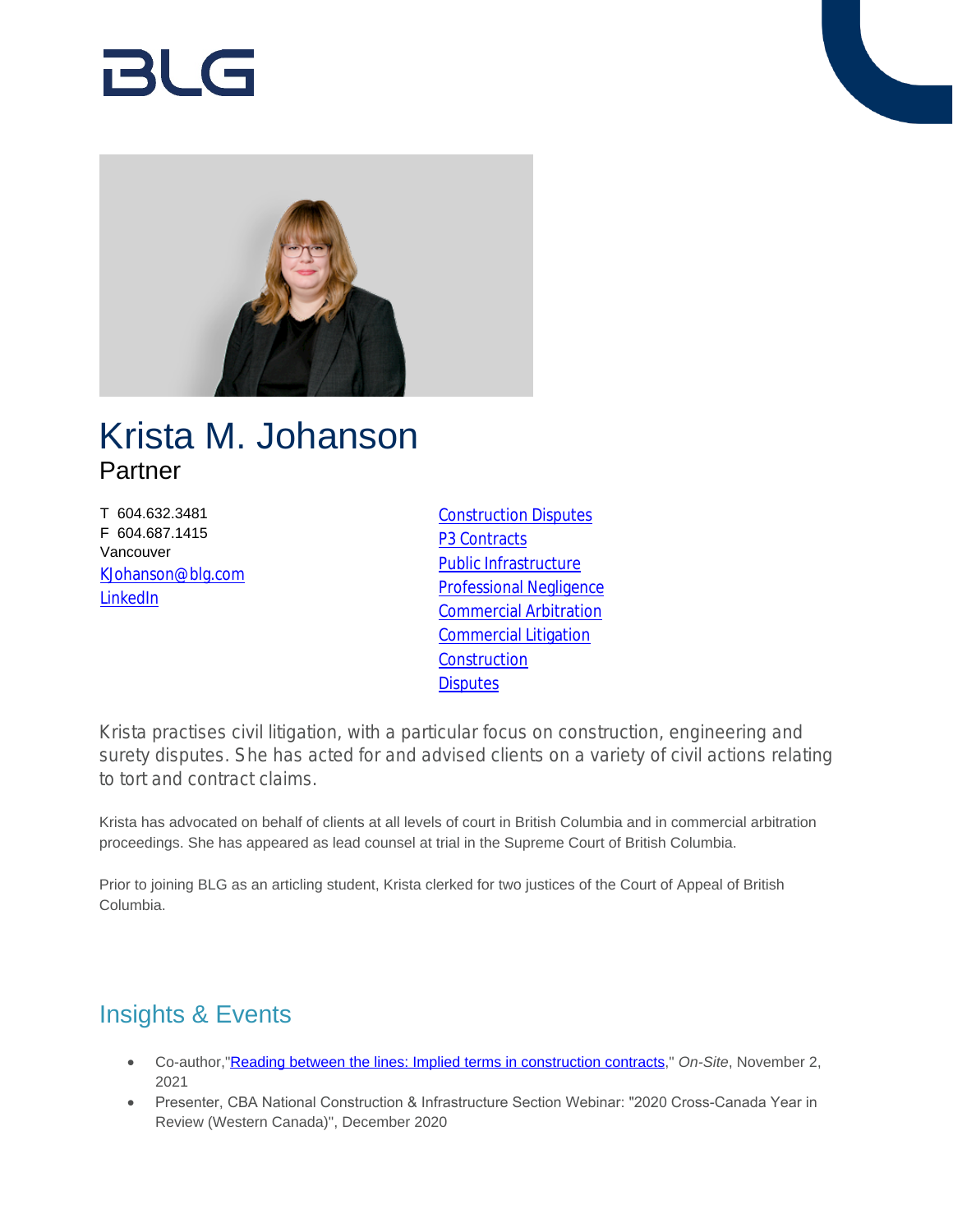# 151 (s

- Co-speaker, "Navigating COVID-19: Managing the contractual and related legal protections and risks for construction companies", Canadian Construction Association, April 16, 2020
- Contributor, "Canadian Construction Law Reform: A Survey of Recent Developments in Builders Liens, Prompt Payment, Interim Adjudication and Mandatory Construction Bonding," (M.A. Skene and D.H. Laudan) 2020 Journal of the Canadian College of Construction Lawyers 93.
- Federal Government Introduces Prompt Payment Legislation for Construction Projects on Federal Land
- Co-author, "Certificates of completion: The Purpose, process, and pitfalls," On-Site Magazine, October 2018
- Co-Author, "How much is too much? ," On-Site Magazine, August 2018
- Co-Author, "The Enforceability of "No Damages for Delay" Clauses," Construction Law Letter, July/August 2018.
- When Can a Lien Be Secured for Less Than Face Value?
- Co-author, "Don't make these 5 mistakes about performance bonds," On-Site Magazine, February 20, 2018
- Author, "Bidder Beware-Bids Must be Completed When Submitted," The Canadian Bar Association, September 2017
- Author, "Contractors and the law: breaking up is hard to do," On-Site Magazine, June 20, 2017
- Author, "An Estimate is Never 'Just an Estimate'," On-Site Magazine, February 28, 2017
- B.C.'s New Civil Resolution Tribunal Orders Special Levy to Fund Repairs to Strata Property
- Co-Presenter, "The Duty of Good Faith: At Work on Your Projects," BLG U, May 2016
- Co-Author, "How New Climate Change Policy Could Impact Design/Construction Companies," Construction Canada, April 2016.

# Beyond Our Walls

#### **Professional Involvement**

- Member, Law Society of British Columbia
- Member, Canadian Bar Association
- Member, American Bar Association
- Past Chair, Construction Law Section, Canadian Bar Association (B.C. Branch)
- Member, Law Society of Saskatchewan
- Secretary, Construction & Infrastructure Law Section, Canadian Bar Association (National)

#### **Community Involvement**

Volunteer, BLG Reads to Kids

### Awards & Recognitions

- Recognized in the 2022 edition (and since 2021) of *The Best Lawyers in Canada* (Construction Law).
- Recognized in the 2022 edition (and since 2019) of *Benchmark Canada The Definitive Guide to Canada's Leading Litigation Firms & Attorneys* (Future Star).
- Recognized in the 2021 edition (and since 2020) of the *Benchmark Litigation Canada's* "40 & Under Hot List"
- Recognized as a CLE BC 'Rising Star' 2018 for her contributions to BC CLE.